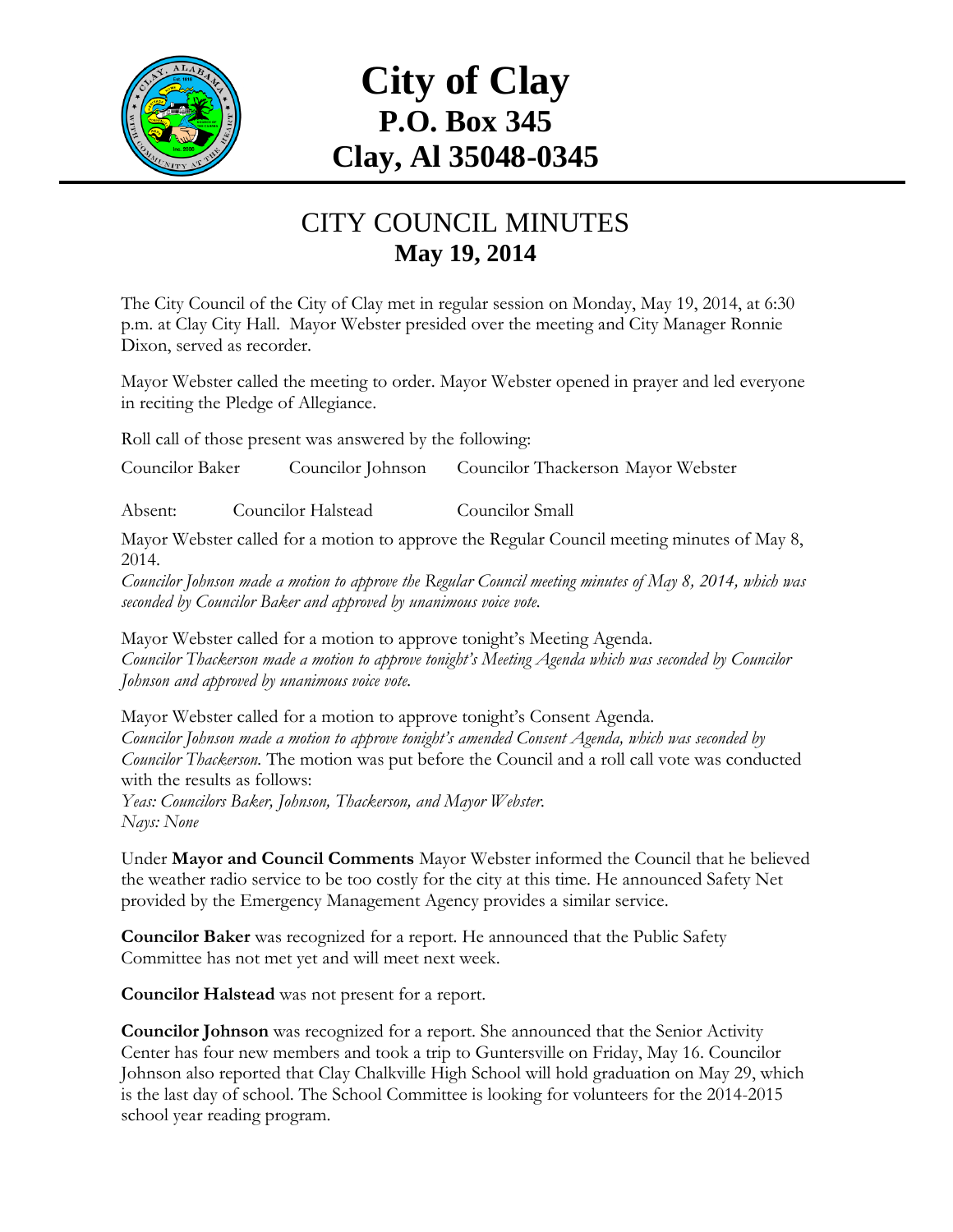

## **CITY OF CLAY CITY COUNCIL MINUTES May 19, 2014**

**Councilor Small** was not present for a report.

**Councilor Thackerson** was recognized for a report**.** He reminded everyone about the fundraiser walk for Camp Smile A Mile. It will be held on June 7 at Cosby Lake at 8:00 am. There will be a \$10 donation to enter the walk. Everyone is invited. The Fishing Rodeo will take place at 10:00 am.

Under **Reading of Petitions, Applications, Complaints, Appeals, Communications, etc.,** Mayor Webster announced that there were none.

Under the **City Manager's Report**, City Manager Ronnie Dixon asked the Council to consider a motion to allow the Mayor to sign a Memorandum of Understanding and Mutual Aid Agreement with Jefferson County for the City's use of the County's right of way maintenance equipment. The County Commission will vote on Wednesday. This will allow the City to have access to the County's equipment to maintain commuter roads under the responsibility of the County.

*Councilor Johnson made a motion to authorize the Mayor to enter into an agreement with the County to use their equipment. The motion was seconded by Councilor Thackerson and approved by a unanimous voice vote.*

Mr. Dixon then asked the Council for input and a decision about youth football registration requirements and fees. The Council discussed restricting registration to residents only and the price of registration in 2013. Councilor Baker suggested distributing fliers for football registration without the price included. The Council then discussed excluding players who have been banned from other parks, coach requirements and training, and opted to leave registration open to all children for this year. The Council will reevaluate for the 2015 football season.

Mr. Dixon announced that the City of Clay will begin handling car tag renewals at City Hall beginning August 1. This service will be for Clay residents only.

Mr. Dixon reported the account balances in the General Fund = \$236,731.58 Senior Citizens Fund = \$3,346.61; Library Fund = \$2,812.54; Contractors Bond = \$168,721.92; Capital Improvement Fund = \$341,034.22; 4 & 5 Cent Gasoline Fund = \$20,267.43; 7 Cent Gasoline Fund = \$235,010.14; Road Project Fund = \$175,000.00; Contingency Fund = \$175,000.00; BBT Fund= \$12,500.00; Ballpark Revenue YTD= \$52,871.87; and Ballpark Expense YTD= - \$53,254.73.

Mr. Dixon stated that the sales tax revenue has been less than projected. He explained that sales tax is our main source of revenue and volatile. As such, if the taxes remain low the budget will suffer.

Under **Resolutions, Ordinances, Orders and Other Business** Mayor Webster announced that there were none.